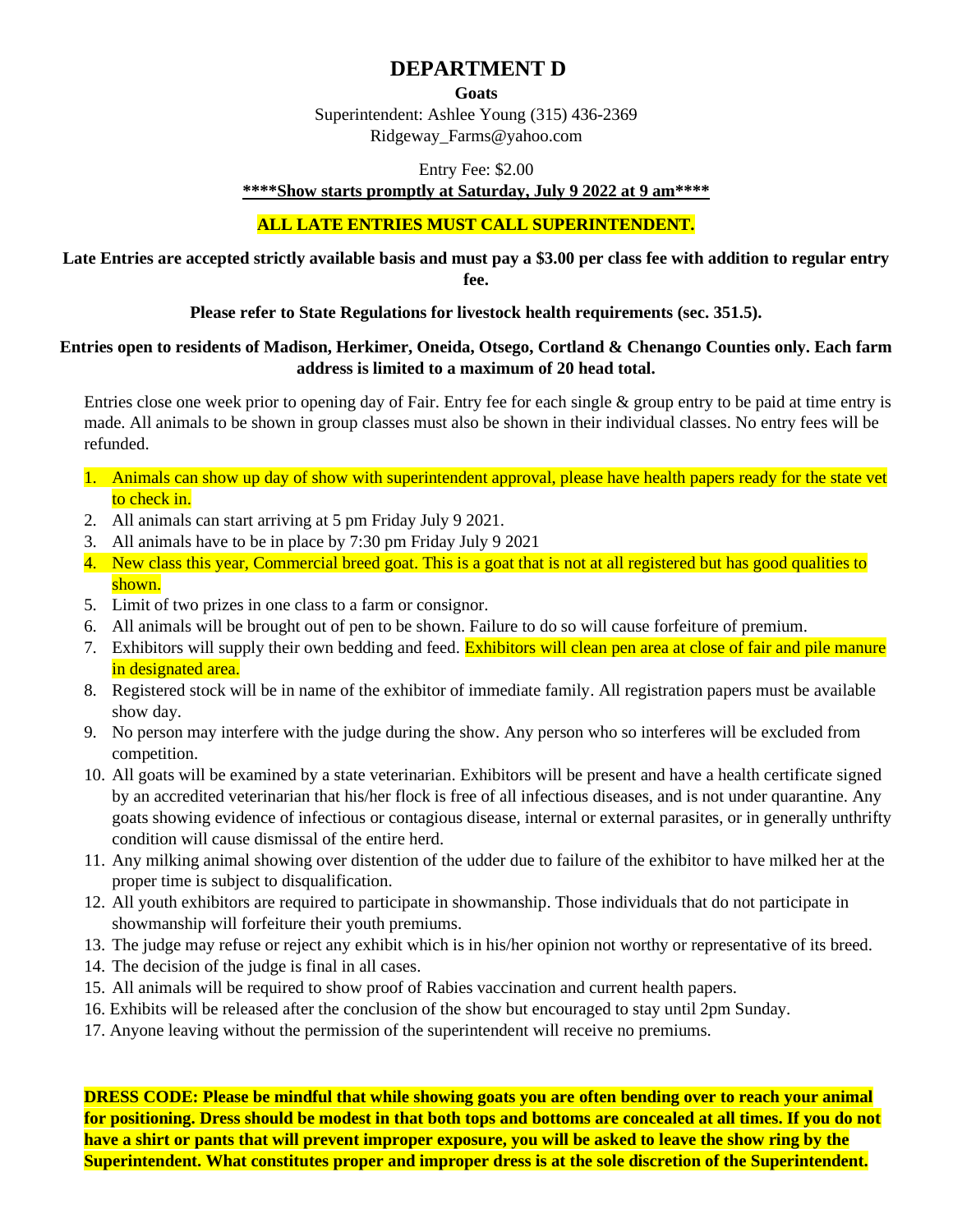# **DEPARTMENT D-A YOUTH GOAT (Under 19 years old as of January 1st)**

### **NO ENTRY FEE MUST ENTER OPEN CLASSES**

#### **ALL YOUTH MUST BE ENTERED IN AND PARTICPATE IN SHOWMANSHIP**

Classes & general rules are the same for youth as in the open division, except for showmanship. All youth exhibitors are required to participate in showmanship. Those individuals that do not participate in showmanship will forfeit their youth premiums. See ownership requirements in section 350.9 of the Standard of conduct for Fairs. Judging will be based on the Danish System. There is no entry fee for youth in this division. When youth exhibitors enter into the open division, all open division rules shall apply to those entries including entry fees.

Showmanship classes may be broken down more by the discretion of the Superintendent.

**Master Showman will be chosen from the above individual class winners.** 

# **DAIRY GOAT DIVISON: NO BUCKS ALLOWED Everything from Class 1 to 9, must have registration papers**

#### **Sections**

- **1.** Alpine
- **2.** LaMancha
- **3.** Nigerian Dwarf
- **4.** Nubian
- **5.** Oberhasli
- **6.** Saanan
- **7.** Toggenburg
- **8.** Recorded Grade
- **9.** A.O.P.
- **10.** Commercial (unregistered)

#### Classes

- **1.** Doe Kid under 3 months
- **2.** Doe Kid 3-6 months
- **3.** Doe Kid 6-12 months
- **4.** Doe Kid 12-24 months ( Not in milk)
- **5.** Milker under 2 year
- **6.** Milker 2-3 years
- **7.** Milker 3-4 years
- **8.** Milker 4-5 years
- **9.** Aged Milker 5 years & over
- **10.** Get-of-Sire 3 animals with same sire ( Females only)
- **11.** Dam & Daughter
- **12.** Produce of Doe ( Two daughters)
- **13.** Best 3 females bred & owned
- **14.** Herd- 4 does at least 2 in milk

Premiums: **1st. - \$10.00 2nd. - \$8.00 3rd - \$5.00**

# **MEAT GOAT DIVISION: NO BUCKS ALLOWED**

#### **Sections**

- **11**. Percentage Does
- **12.** Fullblood Does

#### **Classes**

- **1.** Doe Kid 1-3 months
- **2.** Doe Kid 3-6 months
- **3.** Doe Kid 6-9 months
- **4.** Doe Kid 9-12 months
- **5.** Yearling Doe, 12-24 months
- **6.** Doe 2 years
- **7.** Aged Doe, 3 years and over
- **8.** Best Pair ( Two Does of any age)
- **9.** Produce of Dam ( 2 Does with the same Dam)
- **10.** Get of Sire ( 3 Does with the same sire)